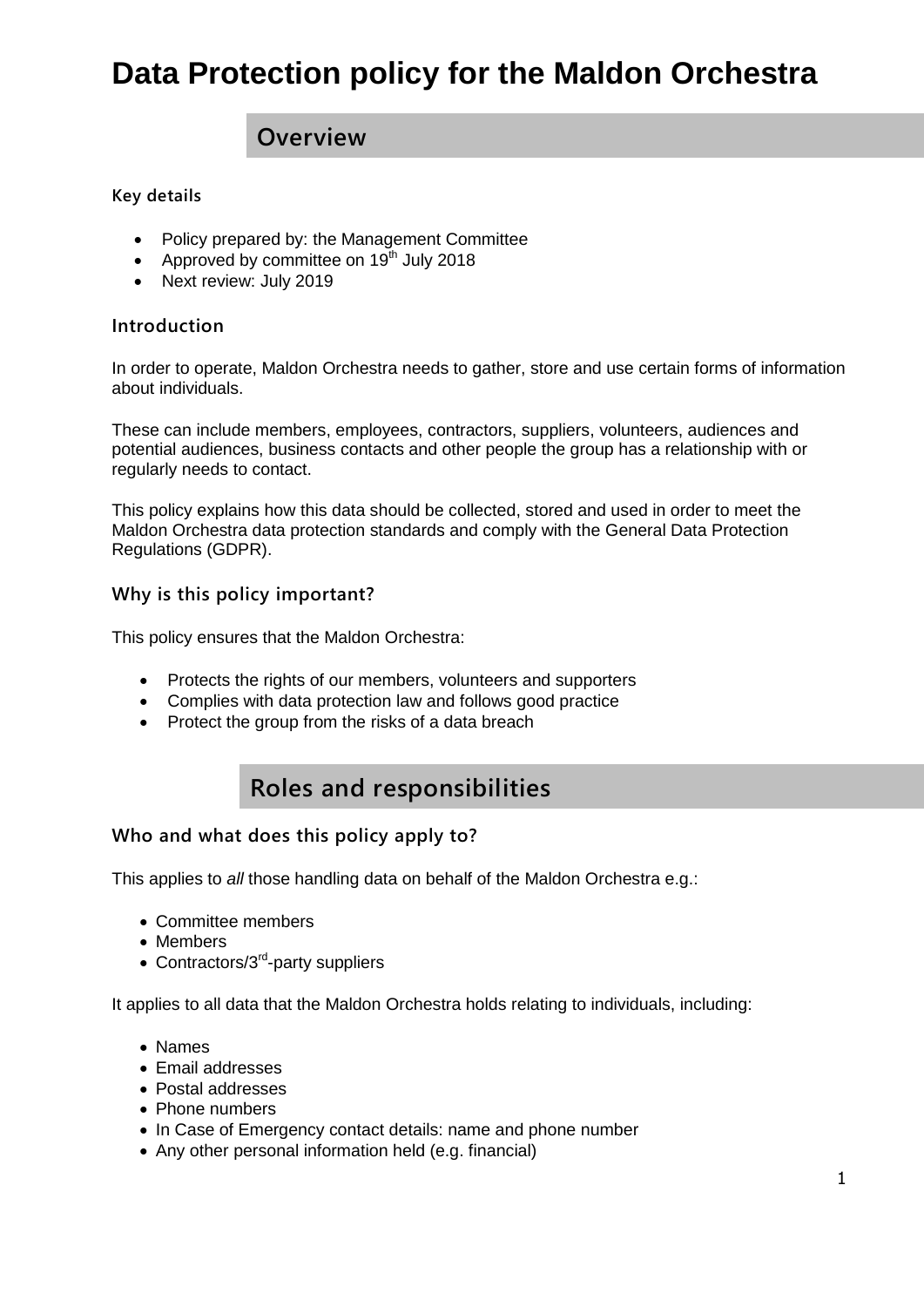### **Roles and responsibilities**

The Maldon Orchestra is the Data Controller and will determine what data is collected and how it is used. The Data Protection Officer for the Maldon Orchestra is **Belinda Allen as** the Secretary for the Orchestra. They, together with the Management Committee, are responsible for the secure, fair and transparent collection and use of data by the Maldon Orchestra. Any questions relating to the collection or use of data should be directed to the Data Protection Officer.

*Everyone* who has access to data as part of the Maldon Orchestra has a responsibility to ensure that they adhere to this policy.

### **Data protection principles**

### **a) We fairly and lawfully process personal data in a transparent way**

The Maldon Orchestra will only collect data where lawful and where it is necessary for the legitimate purposes of the group.

- A member's name, address, email, phone number and ICE contact will be collected when they first join the group, and will be used to contact the member regarding group membership administration and activities. Other data may also subsequently be collected in relation to their membership, including their payment history for 'subs'. Where possible the Maldon Orchestra will anonymise this data
	- $\circ$  Lawful basis for processing this data: Contract (the collection and use of data is fair and reasonable in relation to the Maldon Orchestra completing tasks expected as part of the individual's membership).
- The name and contact details of volunteers, employees and contractors will be collected when they take up a position, and will be used to contact them regarding group administration related to their role.

Further information, including personal financial information and criminal records information may also be collected in specific circumstances where lawful and necessary (in order to process payment to the person or in order to carry out a DBS check).

- $\circ$  Lawful basis for processing this data: Contract (the collection and use of data is fair and reasonable in relation to the Maldon Orchestra completing tasks expected as part of working with the individuals),
- An individual's name and contact details will be collected when they make a booking for an event. This will be used to contact them about their booking and to allow them entry to the event.
	- $\circ$  Lawful basis for processing this data: Contract (the collection and use of data is fair and reasonable in relation to the Maldon Orchestra completing tasks expected as part of the booking),
- An individual's name, contact details and other details may be collected at any time (including when booking tickets or at an event), with their consent, in order for the Maldon Orchestra to communicate with them about and promote group activities. See 'How we get consent' below.
	- $\circ$  Lawful basis for processing this data: Consent (see 'How we get consent')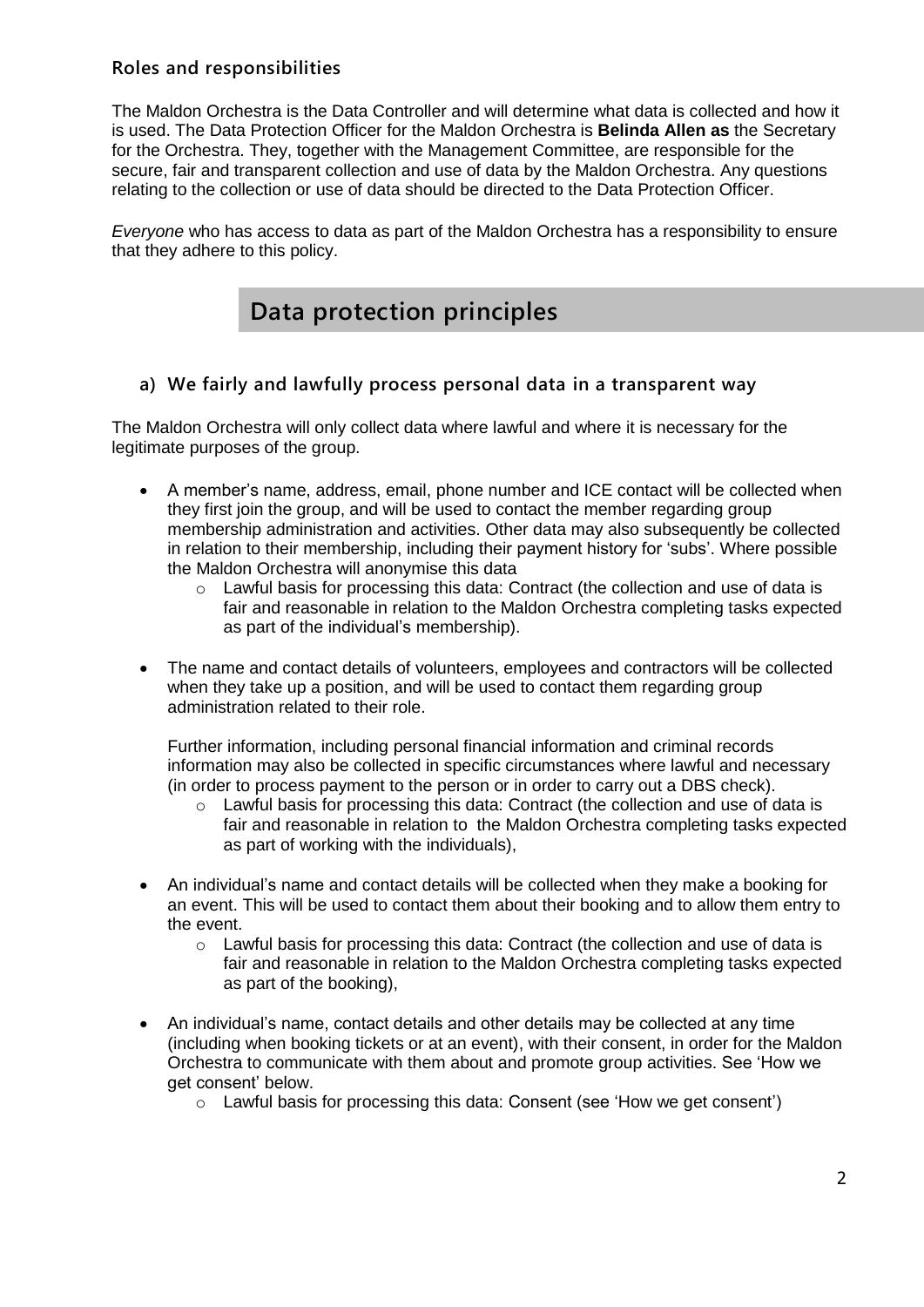- Pseudonymous or anonymous data (including behavioural, technological and geographical/regional) on an individual may be collected via tracking 'cookies' when they access our website or interact with our emails, in order for us to monitor and improve our effectiveness on these channels. See 'Cookies on the the Maldon Orchestra website' below.
	- $\circ$  Lawful basis for processing this data: Consent (see 'How we get consent')

### **b) We only collect and use personal data for specific, explicit and legitimate purposes and will only use the data for those specified purposes.**

When collecting data, the Maldon Orchestra will always provide a clear and specific privacy statement explaining to the subject why the data is required and what it will be used for.

### **c) We ensure any data collected is relevant and not excessive**

The Maldon Orchestra will not collect or store more data than the minimum information required for its intended purpose.

E.g. we need to collect telephone numbers from members in order to be able to contact them about group administration, but data on their marital status or sexuality will not be collected, since it is unnecessary and excessive for the purposes of group administration.

### **d) We ensure data is accurate and up-to-date**

The Maldon Orchestra will ask members, volunteers and staff to check and update their data on an annual basis. Any individual will be able to update their data at any point by contacting the Data Protection Officer.

### **e) We ensure data is not kept longer than necessary**

The Maldon Orchestra will keep records for no longer than is necessary in order to meet the intended use for which it was gathered (unless there is a legal requirement to keep records).

The storage and intended use of data will be reviewed in line with the Maldon Orchestra's data retention policy. When the intended use is no longer applicable (e.g. contact details for a member who has left the group), the data will be deleted within a reasonable period.

### **f) We keep personal data secure**

The Maldon Orchestra will ensure that data held by us is kept secure.

- Electronically-held data will be held within a password-protected and secure environment
- Passwords for electronic data files will be re-set each time an individual with data access leaves their role/position
- Physically-held data (e.g. membership forms or email sign-up sheets) will be stored in a locked cupboard
- Keys for locks securing physical data files should be collected by the Data Protection Officer from any individual with access if they leave their role/position. The codes on combination locks should be changed each time an individual with data access leaves their role/position
- Access to data will only be given to relevant trustees/committee members/contractors where it is clearly necessary for the running of the group. The Data Protection Officer will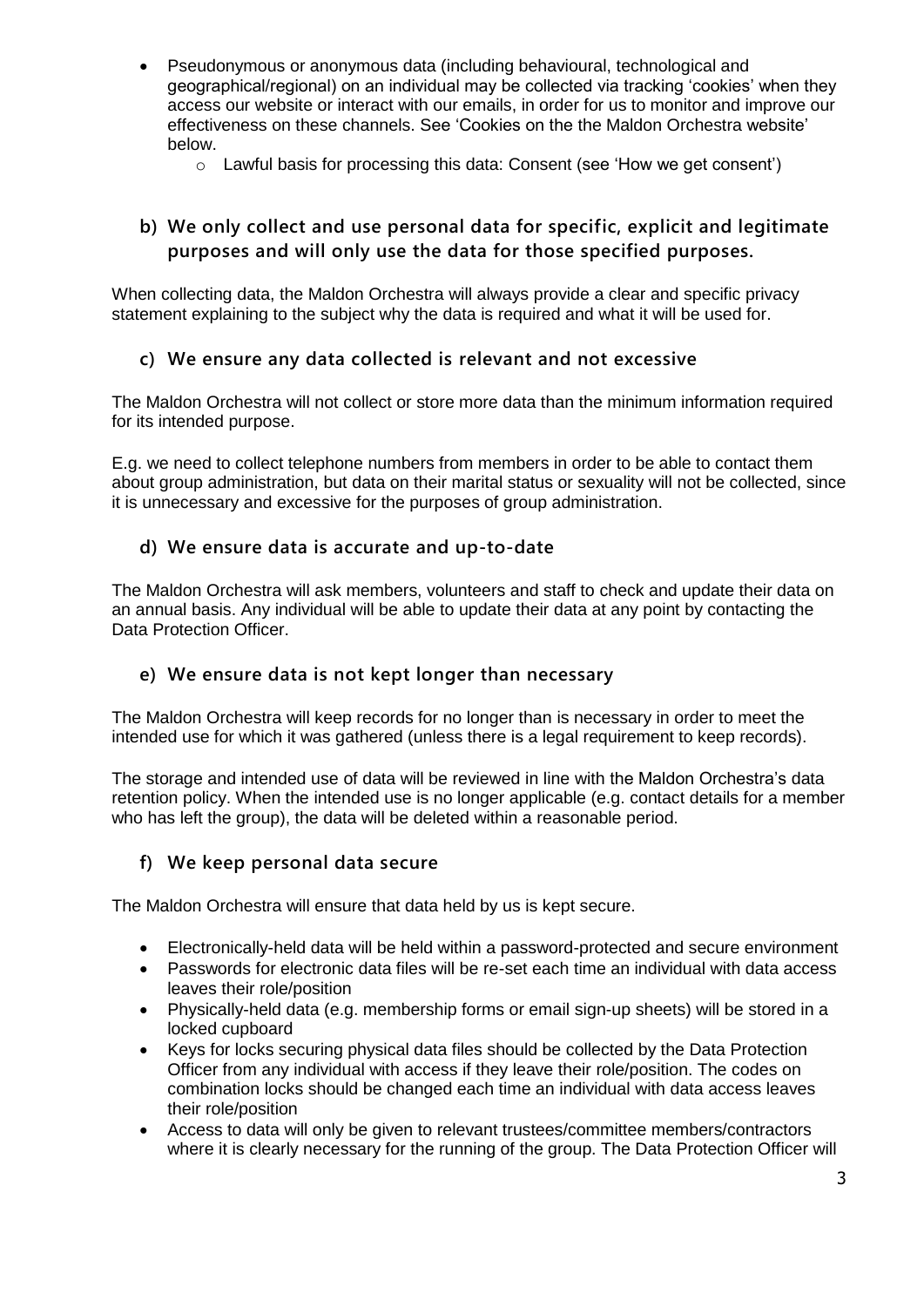decide in what situations this is applicable and will keep a master list of who has access to data

### **g) Transfer to countries outside the EEA**

The Maldon Orchestra will not transfer data to countries outside the European Economic Area (EEA), unless the country has adequate protection for the individual's data privacy rights.

### **Individual Rights**

When the Maldon Orchestra collects, holds and uses an individual's personal data that individual has the following the rights over that data. The Maldon Orchestra will ensure its data processes comply with those rights and will make all reasonable efforts to fulfil requests from an individual in relation to those rights.

### **Individual's rights**

- *Right to be informed:* whenever the Maldon Orchestra collects data it will provide a clear and specific privacy statement explaining why it is being collected and how it will be used.
- *Right of access:* individuals can request to see the data the Maldon Orchestra holds on them and confirmation of how it is being used. Requests should be made in writing to the Data Protection Officer and will be complied with free of charge and within one month. Where requests are complex or numerous this may be extended to two months
- *Right to rectification:* individuals can request that their data be updated where it is inaccurate or incomplete. The Maldon Orchestra will request that members, staff and contractors check and update their data on an annual basis. Any requests for data to be updated will be processed within one month.
- *Right to object:* individuals can object to their data being used for a particular purpose. The Maldon Orchestra will always provide a way for an individual to withdraw consent in all marketing communications. Where we receive a request to stop using data we will comply unless we have a lawful reason to use the data for legitimate interests or contractual obligation.
- *Right to erasure:* individuals can request for all data held on them to be deleted. The Maldon Orchestra's data retention policy will ensure data is not held for longer than is reasonably necessary in relation to the purpose it was originally collected. If a request for deletion is made we will comply with the request unless:
- There is a lawful reason to keep and use the data for legitimate interests or contractual obligation.
- There is a legal requirement to keep the data.

*Right to restrict processing:* individuals can request that their personal data be 'restricted' – that is, retained and stored but not processed further (e.g. if they have contested the accuracy of any of their data, The Maldon Orchestra will restrict the data while it is verified).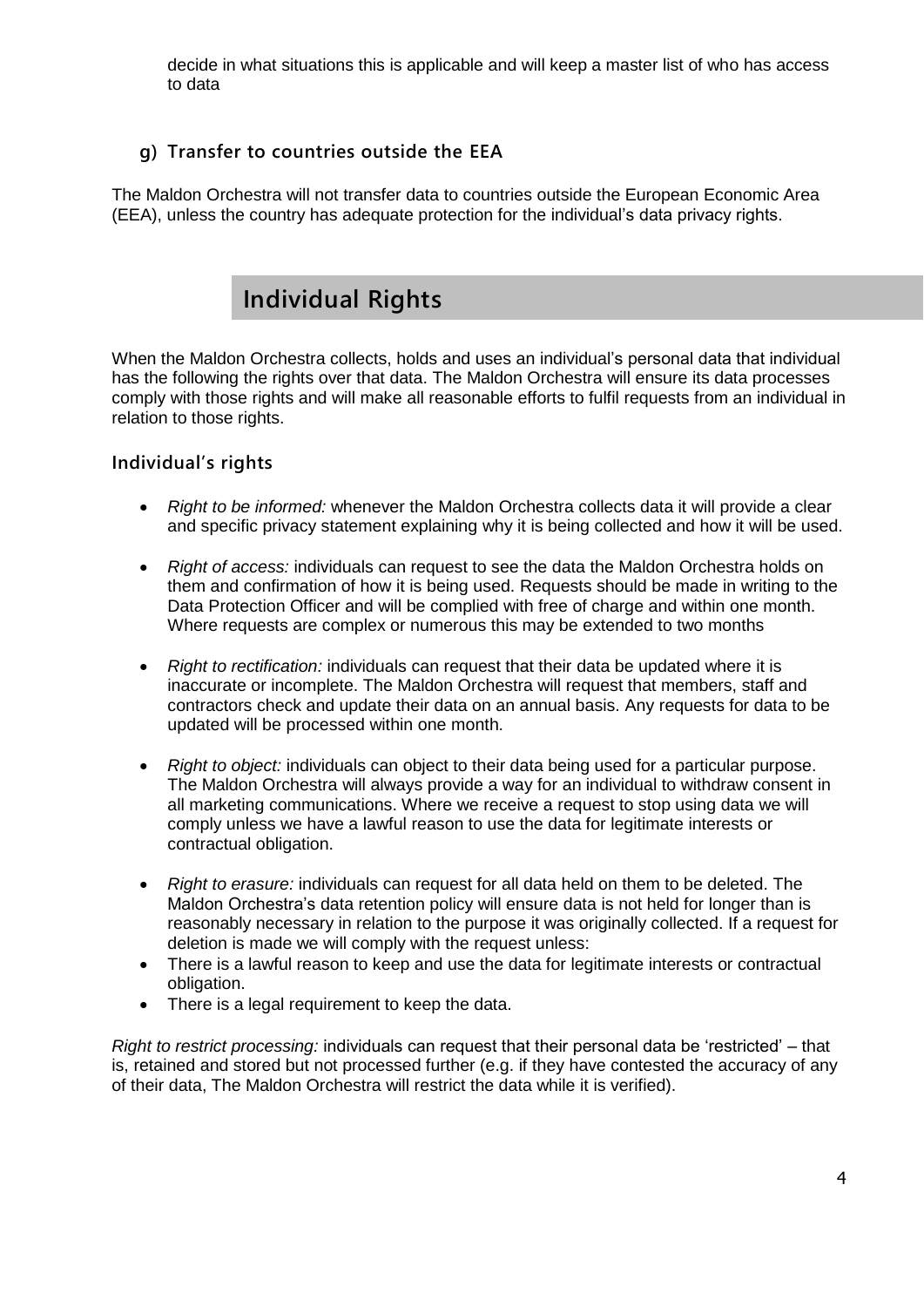Though unlikely to apply to the data processed by The Maldon Orchestra, we will also ensure that rights related to portability and automated decision making (including profiling) are complied with where appropriate.

### **Member-to-member contact**

We only share members' data with other members with the subject's prior consent

As a membership organisation The Maldon Orchestra encourages communication between members.

To facilitate this:

 Members can request the personal contact data of other members in writing via the Data Protection Officer or Membership Secretary. These details will be given, as long as they are for the purposes of contacting the subject (e.g. an email address, not financial or health data) and the subject has consented to their data being shared with other members in this way

### **How we get consent**

The Maldon Orchestra will regularly collect data from consenting supporters for marketing purposes. This includes contacting them to promote performances, updating them about group news, fundraising and other group activities.

Any time data is collected for this purpose, we will provide:

- A method for users to show their positive and active consent to receive these communications (e.g. a 'tick box')
- A clear and specific explanation of what the data will be used for (e.g. 'Tick this box if you would like The Maldon Orchestra to send you email updates with details about our forthcoming events, fundraising activities and opportunities to get involved')

Data collected will only ever be used in the way described and consented to (e.g. we will not use email data in order to market 3rd-party products unless this has been explicitly consented to).

Every marketing communication will contain a method through which a recipient can withdraw their consent (e.g. an 'unsubscribe' link in an email). Opt-out requests such as this will be processed within 30 days.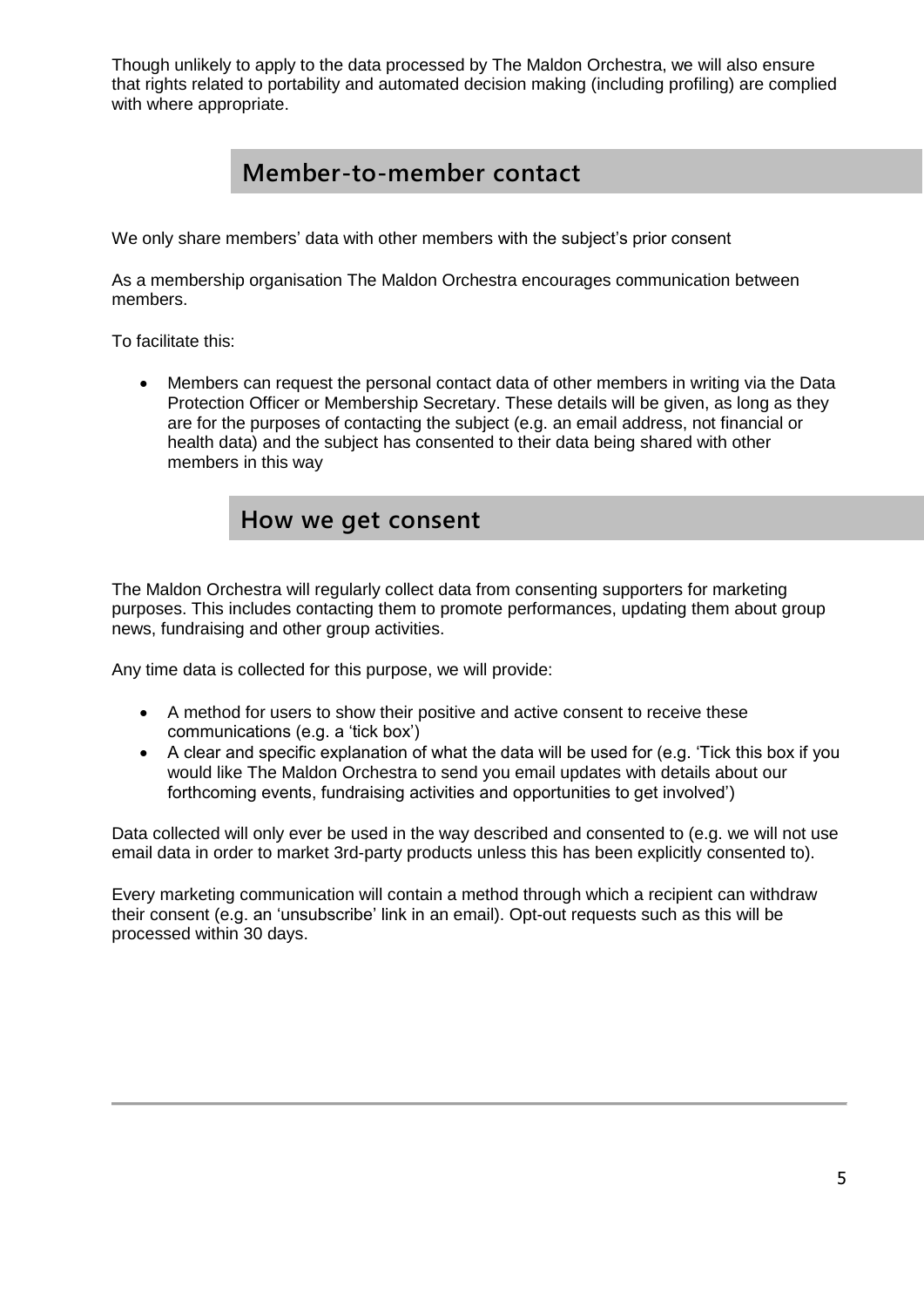# **Data retention policy**

### **Overview**

### **Introduction**

This policy sets out how the Maldon Orchestra will approach data retention and establishes processes to ensure we do not hold data for longer than is necessary.

It forms part of the Maldon Orchestra Data Protection Policy.

#### **Roles and responsibilities**

The Maldon Orchestra is the Data Controller and will determine what data is collected, retained and how it is used. The Data Protection Officer for The Maldon Orchestra is **Belinda Allen**. They, together with the Management Committee are responsible for the secure and fair retention and use of data by the Maldon Orchestra. Any questions relating to data retention or use of data should be directed to the Data Protection Officer.

### **Regular Data Review**

A regular review of all data will take place to establish if the Maldon Orchestra still has good reason to keep and use the data held at the time of the review.

As a general rule a data review will be held every 2 years and no more than 27 calendar months after the last review. The first review will however take place in 12 months time.

### **Data to be reviewed**

- The Maldon Orchestra stores data on digital documents (e.g. spreadsheets) stored on personal devices held by committee members.
- Physical data stored at the homes of committee members

### **Who the review will be conducted by**

The review will be conducted by the Data Protection Officer with other committee members to be decided on at the time of the review.

#### **How data will be deleted**

- Physical data will be destroyed safely and securely, including shredding.
- All reasonable and practical efforts will be made to remove data stored digitally.
	- $\circ$  Priority will be given to any instances where data is stored in active lists (e.g. where it could be used) and to sensitive data.
	- $\circ$  Where deleting the data would mean deleting other data that we have a valid lawful reason to keep (e.g. on old emails) then the data may be retained safely and securely but not used.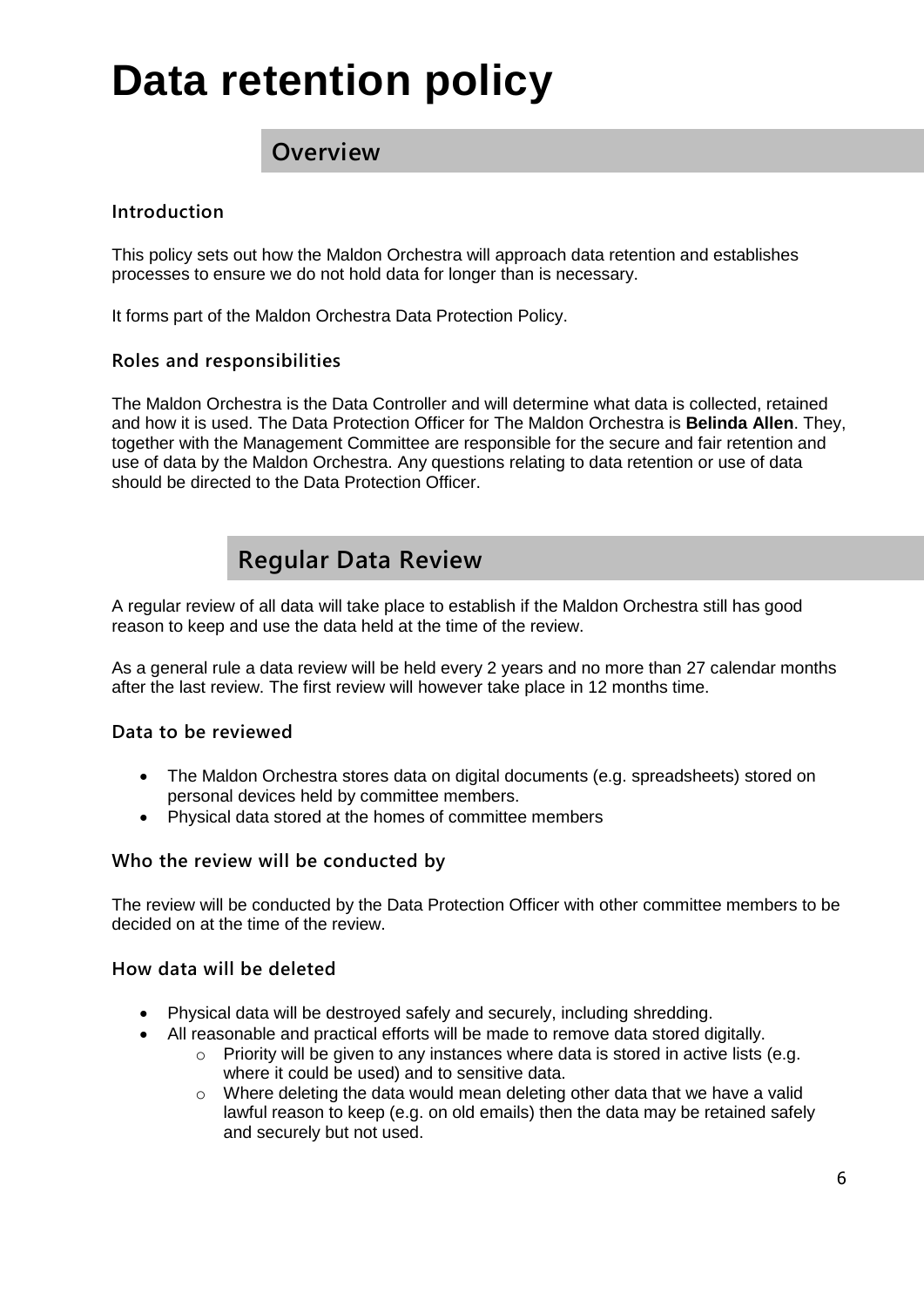### **Criteria**

The following criteria will be used to make a decision about what data to keep and what to delete.

| Question                                                                                                                                         | <b>Action</b>                                                              |                                                                                                 |
|--------------------------------------------------------------------------------------------------------------------------------------------------|----------------------------------------------------------------------------|-------------------------------------------------------------------------------------------------|
|                                                                                                                                                  | <b>Yes</b>                                                                 | No                                                                                              |
| Is the data stored securely?                                                                                                                     | No action necessary                                                        | Update storage protocol in<br>line with Data Protection<br>policy                               |
| Does the original reason for<br>having the data still apply?                                                                                     | Continue to use                                                            | Delete or remove data                                                                           |
| Is the data being used for its<br>original intention?                                                                                            | Continue to use                                                            | Either delete/remove or<br>record lawful basis for use<br>and get consent if necessary          |
| Is there a statutory<br>requirement to keep the<br>data?                                                                                         | Keep the data at least until<br>the statutory minimum no<br>longer applies | Delete or remove the data<br>unless we have reason to<br>keep the data under other<br>criteria. |
| Is the data accurate?                                                                                                                            | Continue to use                                                            | Ask the subject to<br>confirm/update details                                                    |
| Where appropriate do we<br>have consent to use the<br>data. This consent could be<br>implied by previous use and<br>engagement by the individual | Continue to use                                                            | Get consent                                                                                     |
| Can the data be anonymised                                                                                                                       | Anonymise data                                                             | Continue to use                                                                                 |

### **Statutory Requirements**

Date stored by the Maldon Orchestra may be retained based in statutory requirements for storing data other than data protection regulations. This might include but is not limited to:

- Gift Aid declarations records
- Details of payments made and received (e.g. in bank statements and accounting records)
- Management Committee meeting minutes
- Contracts and agreements with suppliers/customers
- $\bullet$  Insurance details